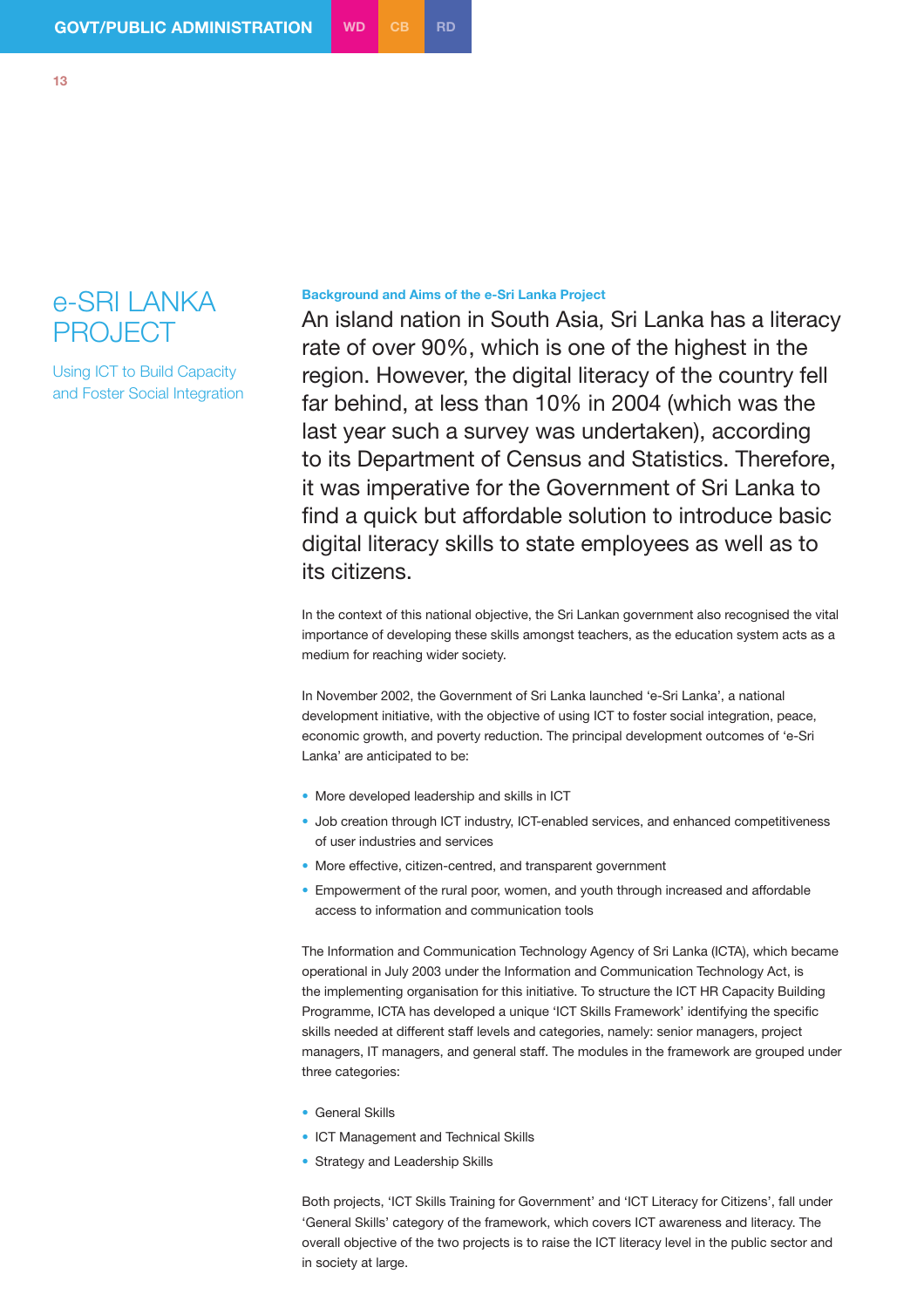## **ICDL's Role in the e-Sri Lanka Project**

ICTA worked with ICDL Sri Lanka first in formulating the framework of ICT skills for the country, by getting a number of industry and academic consultants to work together, under the auspices of the international ICDL certification.

Once the framework was accepted by the decision makers as well as industry, ICDL was immediately seen as the right solution for implementing 'e-Sri Lanka'. The two certification programmes, e-Citizen and ICDL (Start), fitted with the framework very well at the ICT foundation level and ICT certification level respectively.

ICDL Sri Lanka signed a landmark agreement with ICTA in 2005, sponsoring 10,000 ICDL examinations for state employees and 100,000 e-Citizen examinations for Sri Lankan citizens<sup>1</sup>. In order to encourage citizens to qualify in both certification programmes, the government not only reimbursed the full examination costs for candidates who successfully complete the programme, but also reimbursed the training costs for the first 1,000 candidates.

In 2006, the Ministry of Education of Sri Lanka formally adopted ICDL as the required standard for ICT skills training for its principals and teachers. With teachers taking these qualifications, more and more young students are interested in the programmes as well.

## **Funding Details**

The Ministry met the cost of the training and certification through the Secondary Education Modernisation Project, funded by the Asian Development Bank.



<sup>1</sup> For a detailed description of the ICDL programme and the e-Citizen programme, visit: www.ecdl.org